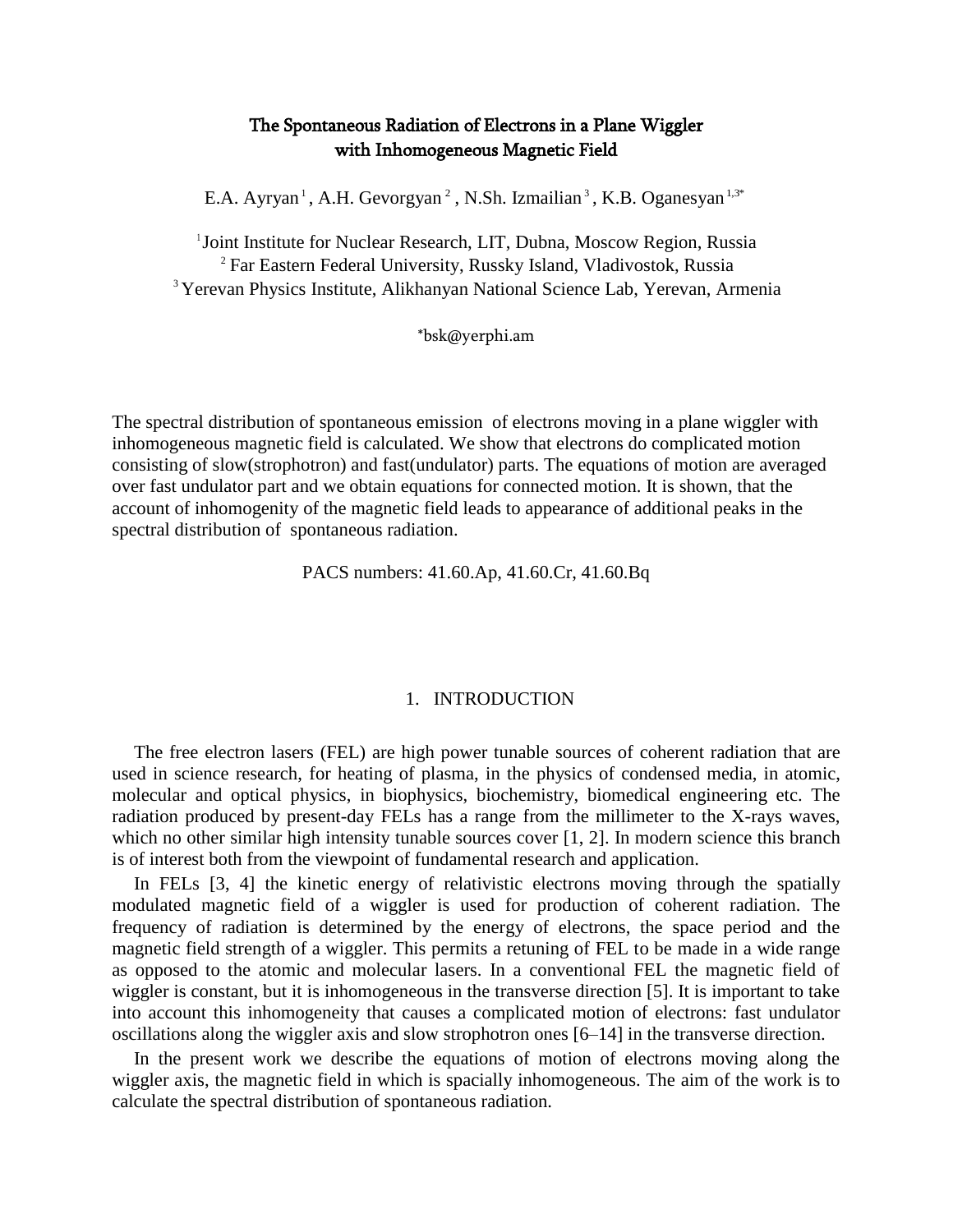# 2. EQUATIONS OF MOTION

The vector potential of the magnetic field of undulator has the form [15]

$$
\mathbf{A}_w = -\frac{H_0}{q_0} \cosh q_0 x \sin q_0 z \mathbf{j},\tag{1}
$$

where  $H_0$  is the magnetic field strength,  $q_0 = 2\pi / \lambda_0$ ,  $\lambda_0$  the wiggler period, **j** the unit vector in *y* direction. Bellow we consider the problem in the paraxial approximation

$$
q_0x \Box \ 1. \tag{2}
$$

Taking into account (2) the expression for magnetic field (1) acquires the form:

$$
H_x = H_0 \left( 1 + \frac{q_0^2 x^2}{2} \right) \cos q_0 z; \quad H_y = 0; \quad H_z = H_0 q_0 x \sin q_0 z. \tag{3}
$$

The equations of motion  $(c=1)$ 

$$
d\mathbf{p}/dt = e[\mathbf{v}\mathbf{H}] \tag{4}
$$

in magnetic field (3) have the form:

$$
\ddot{x} = -\frac{eH_0 q_0}{\varepsilon} x \dot{y} \sin q_0 z ,
$$
  

$$
\ddot{y} = \frac{eH_0}{\varepsilon} \left[ \dot{z} \left( 1 + \frac{q_0^2 x^2}{2} \right) \cos q_0 z + q_0 x \dot{x} \sin q_0 z \right],
$$
  

$$
\ddot{z} = \frac{eH_0}{\varepsilon} \left( 1 + \frac{q_0^2 x^2}{2} \right) \dot{y} \cos q_0 z ,
$$
 (5)

and the energy change is

$$
d\varepsilon/dt = 0, \quad \varepsilon = \text{const.}
$$

Expression (5) was obtained taking into account that  $p_{x,y,z} = v_{x,y,z} \varepsilon$ .

It is seen that

$$
\left(\frac{q_0 x^2}{2}\sin q_0 z\right) = q_0 x \dot{x} \sin q_0 z + \frac{q_0^2 x^2}{2} \dot{z} \cos q_0 z ,
$$
 (6)

$$
\int z\cos q_0 z dt = \int \cos q_0 z dz = \frac{\sin q_0 z}{q_0}.
$$
\n(7)

Using relations (6) and (7) we obtain after integration of the second equation of (5)

$$
\dot{y} = \frac{eH_0}{\epsilon q_0} \left( 1 + \frac{q_0^2 x^2}{2} \right) \sin q_0 z \; . \tag{8}
$$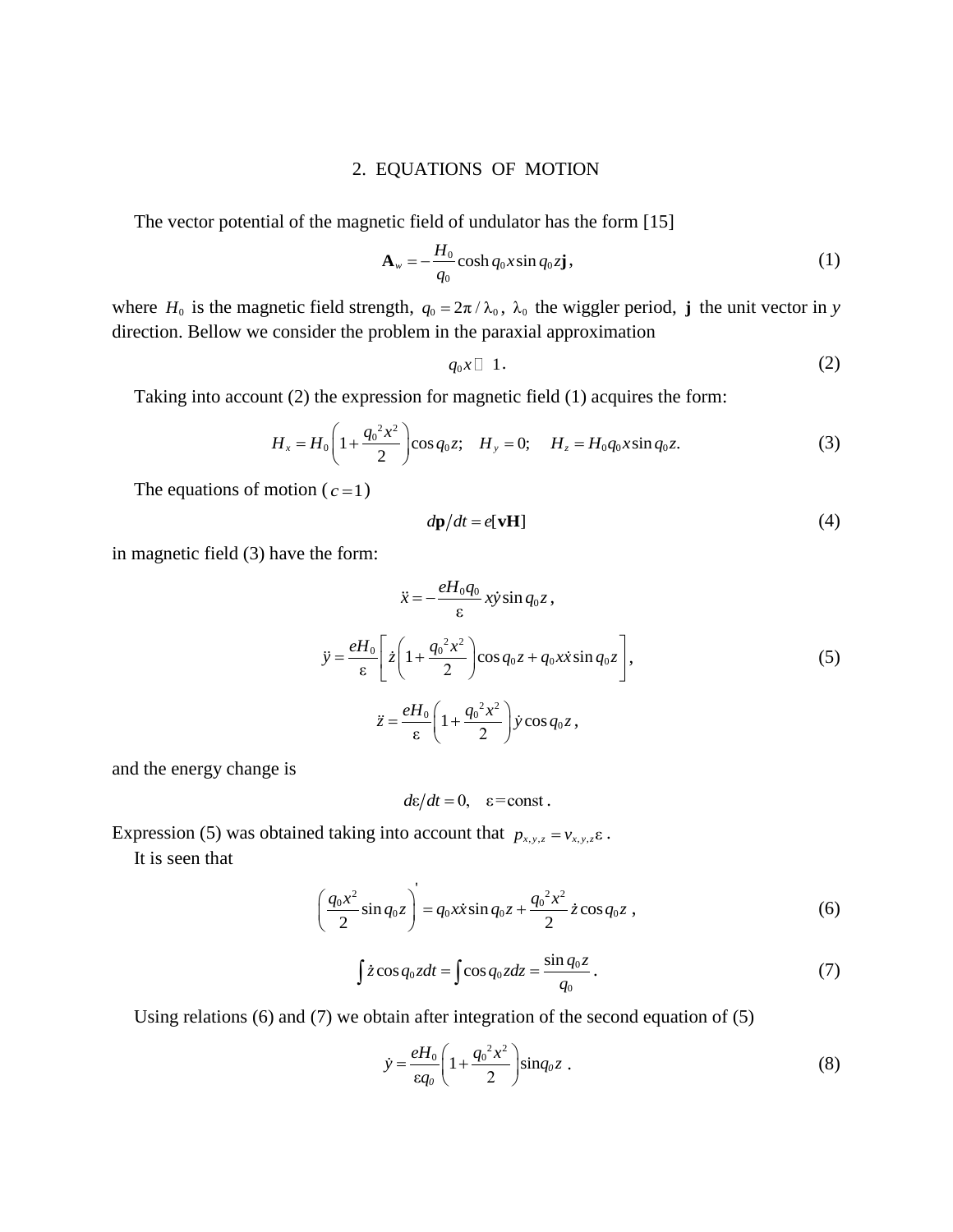By substitution of (8) in the first and third equations of (5) we obtain with due regard for (2)

$$
\begin{cases}\n\ddot{x} = -\left(\frac{eH}{\varepsilon}\right)^2 x \sin^2 q_0 z, \\
\ddot{z} = -\frac{1}{2q_0} \left(\frac{eH}{\varepsilon}\right)^2 \sin 2q_0 z \left(1 + q_0^2 x^2\right).\n\end{cases}
$$
\n(9)

Averaging the first equation of (9) with respect to the wiggler period  $2\pi/q_0$  and taking into account that  $(\sin^2 q_0 z) = 1/2$ , we have

$$
\ddot{x} + \Omega^2 x = 0. \tag{10}
$$

The latter has a solution

$$
x = a_0 \cos(\Omega t + \theta_0), \tag{11}
$$

where

$$
\Omega = \frac{eH_0}{\sqrt{2\varepsilon}}, \quad a_0 = \sqrt{x_0^2 + \frac{\alpha^2}{\Omega^2}}, \quad \cos\theta_0 = \frac{x_0}{a_0}, \quad \sin\theta_0 = -\frac{\alpha/\Omega}{a_0}.
$$
 (12)

The averaging of the second equation of (9) gives

$$
(\ddot{z})^{(0)} = 0, \quad (\dot{z})^{(0)} = v, \quad (z)^{(0)} = vt.
$$
 (13)

$$
(\ddot{z})^{(0)} = 0, \quad (\dot{z})^{(0)} = v, \quad (z)^{(0)} = vt. \tag{13}
$$
\nTaking into account (11) and (13) the second equation of (9) admits a solution\n
$$
\delta z = -\frac{\Omega^2}{2q_0^2}t + \frac{\Omega^2}{2q_0^3}\sin 2q_0t + \frac{a_0^2\Omega^2}{16q_0}\sin \left\{2\left(q_0 + \Omega\right)t + 2\theta_0\right\} + \frac{a_0^2\Omega^2}{16q_0}\sin \left\{2\left(q_0 - \Omega\right)t - 2\theta_0\right\}. \tag{14}
$$

Thus, for  $z = z^{(0)} + \delta z$  we have

+
$$
\delta z
$$
 we have  
\n
$$
z = t \left( 1 - \frac{1}{2\gamma^2} - \frac{\Omega^2}{2{q_0}^2} \right) + \frac{\Omega^2}{4{q_0}^3} \sin 2{q_0}t + \frac{{a_0}^2 \Omega^2}{16{q_0}} \sin \{ 2{(q_0 + \Omega)}t + 2\theta_0 \} + \frac{{a_0}^2 \Omega^2}{16{q_0}} \sin \{ 2{(q_0 - \Omega)}t - 2\theta_0 \}.
$$
\n(15)

Here the allowance was made for the fact that  $1 - v = 1/(2\gamma^2)$ , where  $\gamma = \varepsilon/(mc^2)$  is the relativistic factor, *m* r the electron mass, *c* the velocity of light and ε the electron energy.

The obtained results are valid in case of the following approximations:

$$
a_0 q_0 < 1, \quad \frac{\Omega}{q_0} < 1, \quad a_0 \Omega < 1. \tag{16}
$$

The electrons perform fast (undulator) oscillations in the longitudinal direction (along the wiggler axis), whereas in the transverse one they perform slow (strophotronic) oscillations in the direction of *x*. axis and fast (undulator) oscillations in the direction of *y* axis.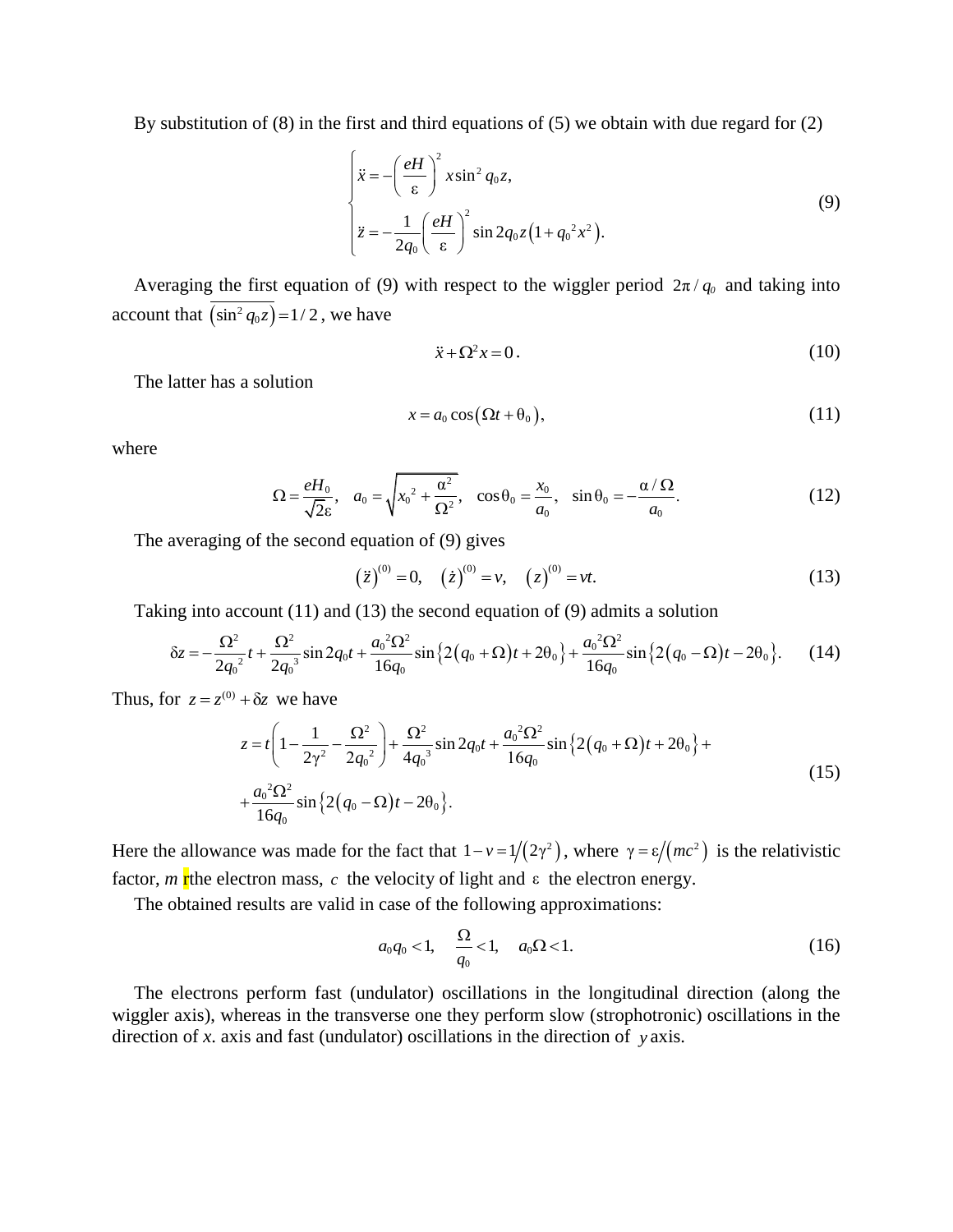## 3. SPONTANEOUS RADIATION

Using the solutions for  $x(11)$ ,  $y(8)$  and  $z(15)$  one can find the spectral intensity of spontaneous radiation, that in the direction of  $z$  axis (wiggler axis) is determined by formula [16]

$$
\frac{d\varepsilon}{d\omega d\sigma} = \frac{e^2 \omega^2}{4\pi^2} \left| \int_0^T dt \left[ \mathbf{n} \times \mathbf{v} \right] e^{i\omega(t-z)} \right|^2, \tag{17}
$$

where  $d\theta$  is an infinitesimal solid angle in the direction of  $\zeta$  axis and  $T$  is the time of electron flight through the undulator.

Using formula [17]

$$
e^{-iA\sin x} = \sum_{n=-\infty}^{\infty} J_n(A) e^{-inx}
$$
 (18)

with Bessel functions 
$$
J_n(A)
$$
, and omitting cumbersome calculations we obtain  
\n
$$
\frac{d\varepsilon}{d\omega d\sigma} = \frac{e^2 \omega^2 \Omega^2 T^2}{8\pi^2 q_0^2} \sum_{n,m,k=-\infty}^{\infty} \left(I_{n+1,k,m} - I_{n,k,m}\right)^2 \left(\frac{\sin u}{u}\right)^2,
$$
\n(19)

where

$$
\begin{bmatrix}\nu = \frac{T}{2} \left[ \omega \left( \frac{1}{2\gamma^2} + \frac{\Omega^2}{2q_0^2} \right) - (2n+1)q_0 - 2m\Omega \right], \nI_{n,k,m} = J_{n-k} (Z_1) J_{\frac{k+m}{2}} (Z_2) J_{\frac{k-m}{2}} (Z_2), \nZ_1 = \frac{\omega \Omega^2}{4q_0^3}, Z_2 = \frac{\omega a_0^2 \Omega^2}{4q_0}.\n\end{bmatrix}
$$
\n(20)

Equation (19) describes the radiation spectrum consisting of a superposition of spectral lines localized at combinated frequencies of odd harmonics  $(2n+1)\omega_{res,und}$  of undulator resonant frequency and even harmonics  $2m\omega_{\text{res,str}}$  of strophotronic resonant frequency, where  $m, n = 0, 1, 2, 3, \dots$  Here

$$
\omega_{\rm res, und} = \frac{2\gamma^2 q_0}{1 + \gamma^2 \Omega^2 / q_0^2}, \quad \omega_{\rm res, str} = \frac{2\gamma^2 \Omega}{1 + \gamma^2 \Omega^2 / q_0^2}.
$$
 (21)

# 4. CONCLUSION

It is shown that as a result of the allowance for magnetic field inhomogeneity, some additional peaks appear in the spectral distribution of spontaneous radiation. Out of the multitude of these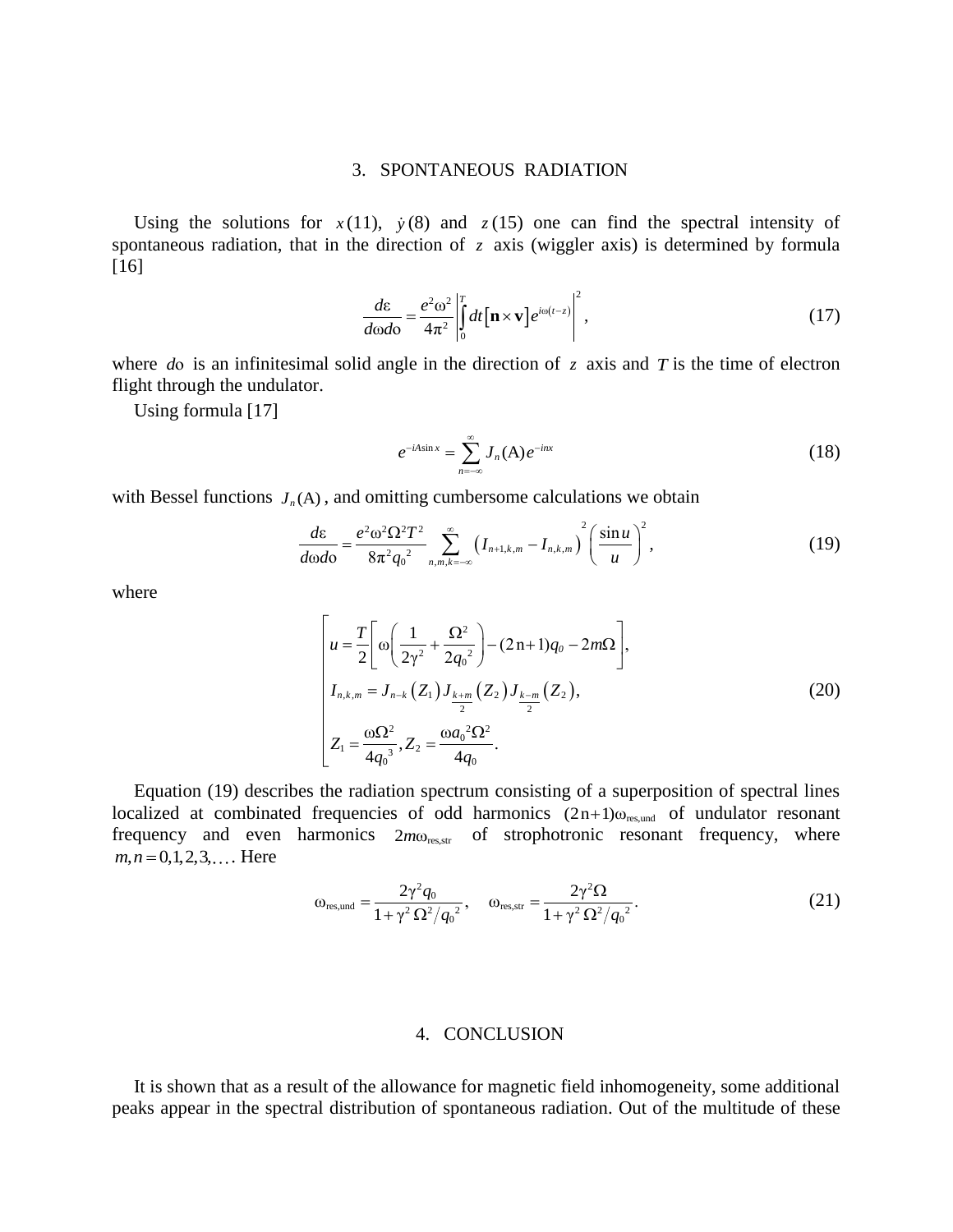peaks one can obtain ultrashort pulses using the well-known mode-locking method. The peaks in the spectral distribution of spontaneous radiation are localized at combinated frequencies of the odd harmonics of  $(2n+1) \omega_{res,und}$  undulator resonant frequency and even harmonics of  $2m\omega_{res,str}$ strophotron resonance frequency. In case of an undulator with constant magnetic field the peaks are localized at odd harmonics of undulator resonant frequency, and in case of а strophotron they are localized at odd harmonics of strophotronic resonant frequency. One may conclude thus, that due to the presence of inhomogeneity in the magnetic field in the plane wiggler these two systems (wiggler with the constant magnetic field and the strophotron) are integrated in one unit and there appear peaks in the spectral distribution of spontaneous radiation at combined (odd undulator and even strophotronic) resonant frequencies.

### REFERENCES

- 1. Scholl, C. and Schaa, V., (eds.), *Proceedings of FEL-13*, New York, USA, 2013.
- 2. Satogata, T., Petit-Jean-Genaz, C., and Schaa, V., (eds.), *Proceedings of NA PAC'13*, Pasadena, LA, USA, 2013.
- 3. Brau, C.A., *Free-Electron Lasers*, Boston: Academic, 1990.
- 4. Fedorov, M.V., *Atomic and Free Electrons in a Strong Light Field*, Singapore, World Scientific, 1997.
- 5. Oganesyan, K.B. and Petrosyan, M.L., YerPHI-475(18) 81, Yerevan, 1981.
- 6. Fedorov, M.V. and Oganesyan, K.B., *IEEE J. Quant. Electr*, 1985, vol. QE-21, p. 1059; G. A. Amatuni, A. S. Gevorkyan, S. G. Gevorkian, A. A. Hakobyan, K. B. Oganesyan, V. A. Saakyan, and E. M. Sarkisyan, Laser Physics, 2008, Vol. 18, No. 5, pp. 608; ; Zh.S. Gevorkian, K.B. Oganesyan Laser Physics Lett., **13**, 116002, 2016
- 7. Zaretsky, D.F., Nersesov, E.A., Oganesyan, K.B., and Fedorov, M.V., Sov. J. *Quantum Electronics*, 1986, vol. 16, p. 448; Zaretsky D F, Nersesov E A, Oganesyan K B and Fedorov M V. 1986 Kvantovaya Elektron. **13** 685; A.H. Gevorgyan, K.B. Oganesyan, R.V. Karapetyan, M.S. Rafaelyan. Laser Physics Letters, 10, 125802 2013; V.V. Arutyunyan, N. Sh. Izmailyan, K.B. Oganesyan, K.G. Petrosyan and Cin-Kun Hu, *Laser Physics 17, 1073- 1076, (2007);*
- 8. Nersesov, E.A., Oganesyan, K.B., and Fedorov, M.V., *Zhurnal Tekhnicheskoi Fiziki*, 1986, vol. 56, p. 2402; Fedorov M V, Nersesov E A , Oganesyan K B 1986 Sov. Phys. JTP **31**  1437; A.I. Artemyev, M.V. Fedorov, A.S. Gevorkyan, N.Sh. Izmailyan, R.V. Karapetyan, A.A. Akopyan, K.B.Oganesyan, Yu.V.Rostovtsev, M.O.Scully, G.Kuritzki, J.Mod. Optics, 2009, v.**56**,N.18, pp. 2148; A.S. Gevorkyan, K.B. Oganesyan, Y.V. Rostovtsev, G. Kurizki, Laser Physics Letters, **12**, 076002, 2015.
- 9. Oganesyan, K.B. and Fedorov, M.V., *Zhurnal Tekhnicheskoi Fiziki*, 1987, vol. 57, p. 2105; D.N. Klochkov, **K.B. Oganesyan**, Y.V. Rostovtsev, G. Kurizki, Laser Physics Lett., **11**, Number 12, 125001, 2014
- 10. Petrosyan, M.L., Gabrielyan, L.A., Nazaryan, Yu.R., Tovmasyan, G.Kh., Oganesyan, K.B., *Laser Physics*, 2007, vol. **17**, p. 1077; A. Ts. Amatuni, M. L. Petrosian, B.V. Petrosian, N.T. Shahbazian, K.B. Oganesian. (Central Research Institute of Information and Technical and Economic Studies on Nuclear Science and Technology) YerPhI - 727(42) – 84, 9с. (1984).
- 11. Fedorov, M.V., Oganesyan, K.B., and Prokhorov, A.M., *Appl. Phys. Lett*., 1988, vol. **53**, p. 353.
- 12. Oganesyan, K.B., Prokhorov, A.M., and Fedorov, M.V., *ZhETF*, 1988, vol. **94**, p. 80; Oganesyan K B, Prokhorov A M and Fedorov M V 1988 Zh. Eksp. Teor. Fiz. **53** 80; Oganesyan K B, Prokhorov A M and Fedorov M V 1988 Sov. Phys.—JETP **68** 1342.